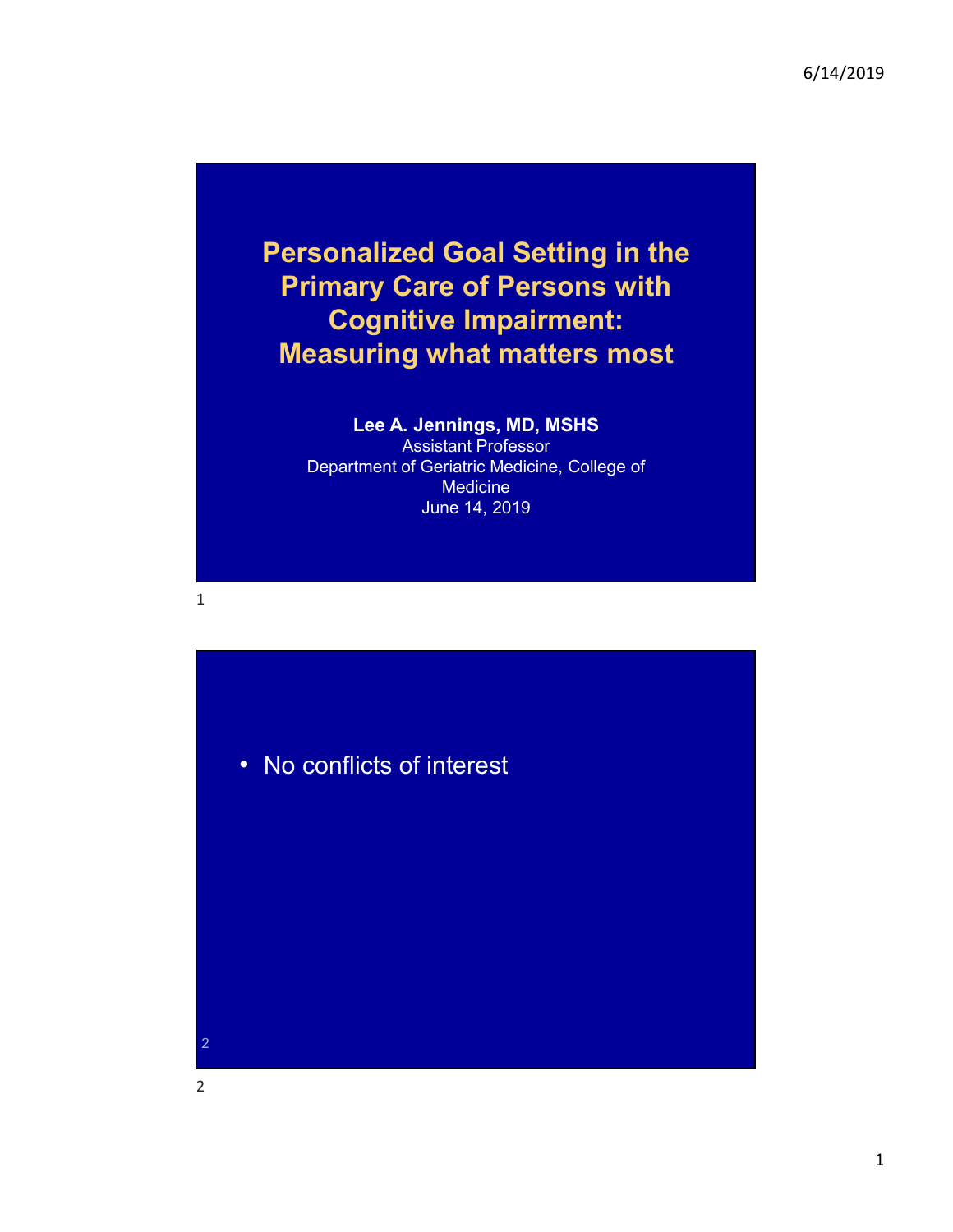# Goal-Directed Care: A new paradigm in patient-care Shifting from…  $\begin{array}{lcl} \text{parallel-Directed Care:} \ \text{Shifting from} & \text{in patient-care} \ \text{Shifting from} & \text{in} & \text{in} \ \text{Bhlifting from} & \text{in} & \text{in} \ \text{Bhlifting and} & \text{in} & \text{in} \ \text{in} & \text{in} & \text{in} \ \text{in} & \text{in} & \text{in} \ \text{in} & \text{in} & \text{in} & \text{in} \ \text{in} & \text{in} & \text{in} & \text{in} \ \text{in} & \text{in} & \text{in} & \text{in} \ \text{in} & \text{in} & \$



Identification and treatment of specific diseases

3



#### Disease-focused Patient goal-directed Care focused on achieving patientdetermined outcomes

Reuben DB, Tinetti ME. NEJM 2012;366(9):777-779.; Tinetti ME, et al. JAMA Cardiology 2016;1(1):9-10.

Photo source: www.UpToDate.com; Oklahoma Healthy Aging Initiative www.ohai.org

#### National attention on goal-directed care

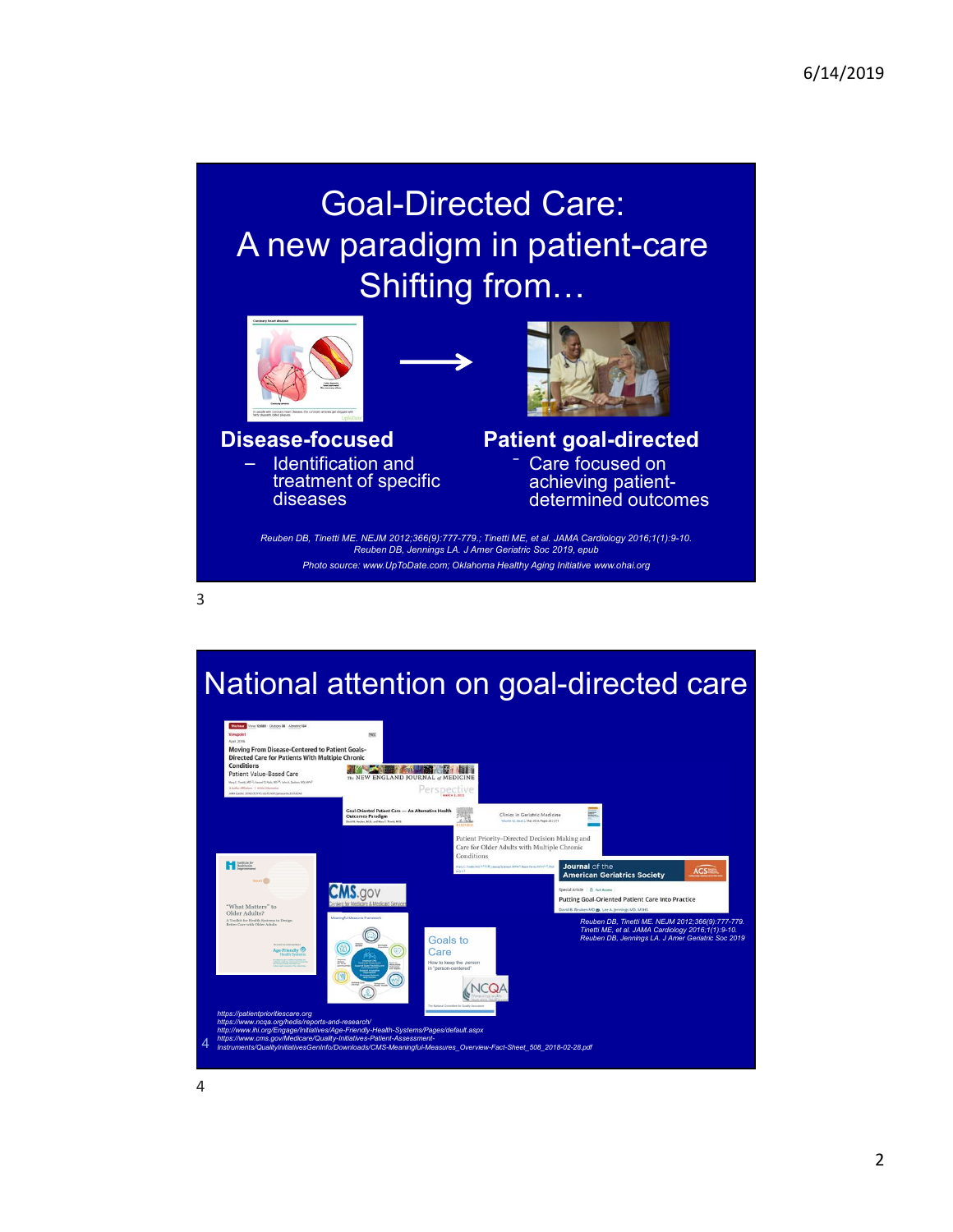# Why Focus on Patient Goals? Why Focus on Patient Goals?<br>
sease-based Outcomes Patient-defined Outcomes<br>
• Address one condition<br>
• Medical outcomes<br>
• Population health goals<br>
• Universally applied<br>
• Personal health goals<br>
• Personal health goals<br>
• Why Focus on Patient Goals?<br>
sease-based Outcomes Patient-defined Outcomes<br>
• Address one condition<br>
• Medical outcomes • Medical & non-medical<br>
• Population health goals<br>
• Universally applied • Personal health goals<br>
• M Why Focus on Patient Goals?<br>
sease-based Outcomes Patient-defined Outcomes<br>
• Address one condition<br>
• Medical a A non-medical<br>
• Population health goals<br>
• Universally applied<br>
• Works for all patients;<br>
• Mory not cantur Why Focus on Patient Goals?<br>
se-based Outcomes Patient-defined Outcomes<br>
ddress one condition Span conditions<br>
edical outcomes Medical & non-medical<br>
poulation health goals<br>
Corks for single disease;<br>
The spectancy Morks f

#### Disease-based Outcomes

- 
- 
- -
- longer life expectancy  **Works for all patients**;
- most important to the patient

 $5<sub>5</sub>$ 

5 Reuben DB, Tinetti ME. NEJM 2012;366(9):777-779. Tinetti ME, et al. JAMA Cardiology 2016;1(1):9-10.

#### Patient-defined Outcomes

- 
- 6/14/2019<br> **atient Goals?**<br>
atient-defined Outcomes<br>
 Span conditions<br>
 Medical & non-medical<br>
 Personal health goals<br>
 Individualized outcomes
- 9/14/2019<br>
 Mient Goals?<br>
 Medical & non-medical<br>
 Medical & non-medical<br>
 Mersonal health goals<br>
 Personal health goals<br>
 Morks for all natients:
- Why Focus on Patient Goals?<br>
sease-based Outcomes Patient-defined Outcomes<br>
 Address one condition<br>
 Medical ducomes<br>
 Medical & non-medical<br>
 Personal health goals<br>
 Universally applied<br>
 Works for single disease;<br> **Why Focus on Patient Goals?**<br>
sease-based Outcomes Patient-defined Outcomes<br>
• Address one condition<br>
• Medical autcomes<br>
• Medical & non-medical<br>
• Population health goals<br>
• Universally applied<br>
• Works for single dise †<br>
• Coals?<br>
• Span conditions<br>
• Span conditions<br>
• Medical & non-medical<br>
• Personal health goals<br>
• Personal health goals<br>
• Individualized<br>
• Works for all patients;<br>
• multiple chronic<br>
conditions; limited life 6/14/2019<br> **ent Goals?**<br>
ent-defined Outcomes<br>
pan conditions<br>
edical & non-medical<br>
atcomes<br>
ersonal health goals<br>
• Individualized<br>
/orks for all patients;<br>
utliple chronic<br>
unditions; limited life<br>
xpectancy †<br>
• Mient Goals?<br>
• Mient-defined Outcomes<br>
• Span conditions<br>
• Medical & non-medical<br>
• Untromes<br>
• Personal health goals<br>
• Minividualized<br>
• Works for all patients;<br>
multiple chronic<br>
conditions; limited life<br>
• expe multiple chronic conditions; limited life expectancy **Face Schools Server Alient Coals Server Alient**<br>• Span conditions<br>• Medical & non-medical<br>• Personal health goals<br>• Personal health goals<br>• Morks for all patients;<br>multiple chronic<br>conditions; limited life<br>expectancy<br>• Al **Why Focus on Patient Goals?**<br>
sease-based Outcomes Patient-defined Outcomes<br>
• Address one condition<br>
• Span conditions<br>
• Newstally applied<br>
• Diviersally applied<br>
• Works for single disease;<br>
• May not capture what is<br> **Why Focus on Patient Goals?**<br>
sease-based Outcomes Patient-defined Outcomes<br>
• Medical at on-medical<br>
• Population health goals<br>
• Medical & non-medical<br>
• Population health goals<br>
• Universally applied<br>
• Vorks for sing
	-

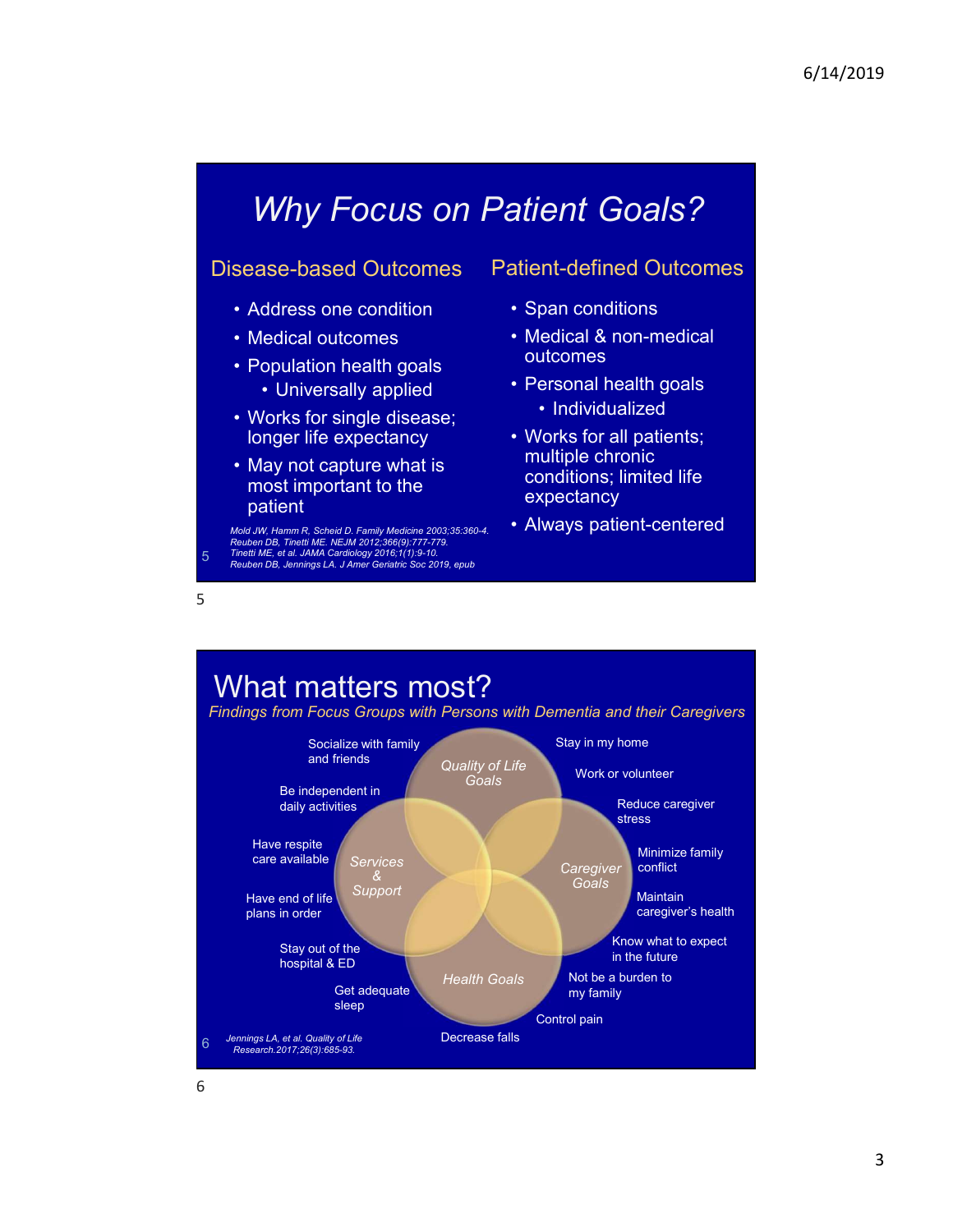#### One Approach to Goal-Directed Care: Goal Attainment Scaling

- Way to make a personalized health goal S.M.A.R.T. Specific, Measurable, Attainable, Relevant, Time-bound
	-
- Framework for care planning
	- Action Plan
- 
- Measure goal achievement Goal is individualized, measurement is standardized

| Goal                               | <b>Much less</b><br>than<br>expected (-2) | Less than<br>expected<br>$(-1)$                                  | <b>Expected</b><br>goal<br>attainment<br>(0) | <b>More than</b><br>expected<br>$(+1)$    | <b>Much</b><br>more than<br>expected<br>$(+2)$ | <b>Action Plan</b>                                                          |
|------------------------------------|-------------------------------------------|------------------------------------------------------------------|----------------------------------------------|-------------------------------------------|------------------------------------------------|-----------------------------------------------------------------------------|
| Interact<br>more with<br>grandkids | No contact<br>with<br>grandkids           | Contacts<br>grandkids<br>every 2<br>months<br>(current<br>state) | Contact<br>with<br>grandkids<br>monthly      | Contact<br>with<br>grandkids<br>bi-weekly | Contact<br>with<br>grandkids<br>weekly         | Make call<br>schedule for<br>each<br>grandkid. Set<br>reminder on<br>phone. |

7

# Can this work in primary care?<br>• PCORI methodology study • Goal setting feasible in dementia care management clinic • NCQA demonstration project • Goal setting feasible with nurse and social work care managers<br>• Can goal setting be translated to *primary care?* • Nearly all persons with dementia receive care in primary care not in specialty care. Jennings LA, et al. JAGS 2018;66(11):2120-2127 https://www.ncqa.org/hedis/reports-and-research/ <sup>8</sup> 8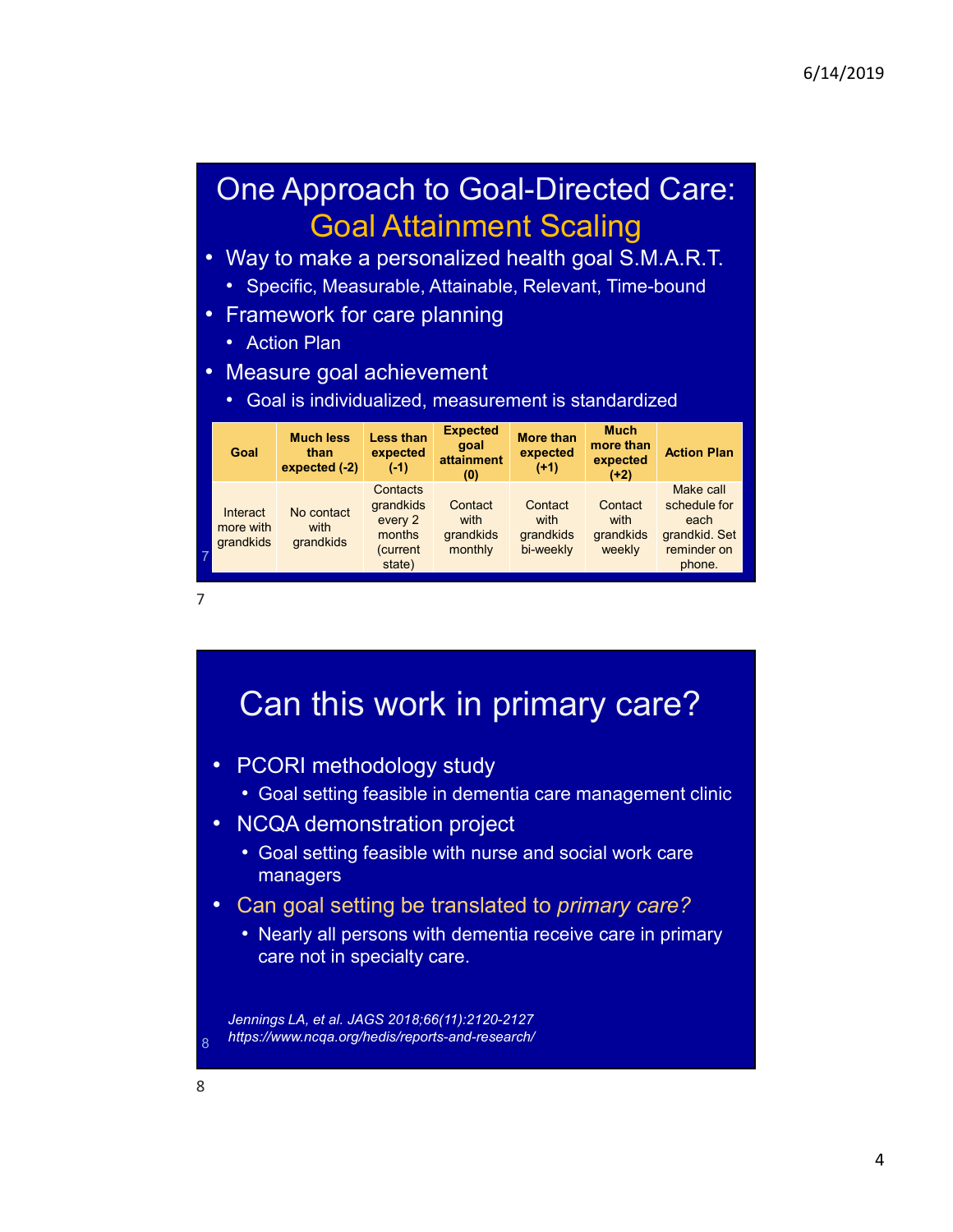#### Study Objectives

• Determine the feasibility and acceptability of using goal-attainment scaling to 1) set health goals and 2) measure goal achievement with persons with cognitive impairment and their family caregivers in primary care.

9

#### Methods: Participants and Setting

- Piloted goal setting with 36 patient-caregiver dyads
- 
- Inclusion criteria: Cognitive impairment (any stage); community dwelling
- Family caregivers 12 clinicians

9

- 
- 4 MDs, 3 NPs, 2 PAs, 1 RN, 2 SWs 5 primary care clinics
- - 2 urban academic, 2 suburban, 1 rural

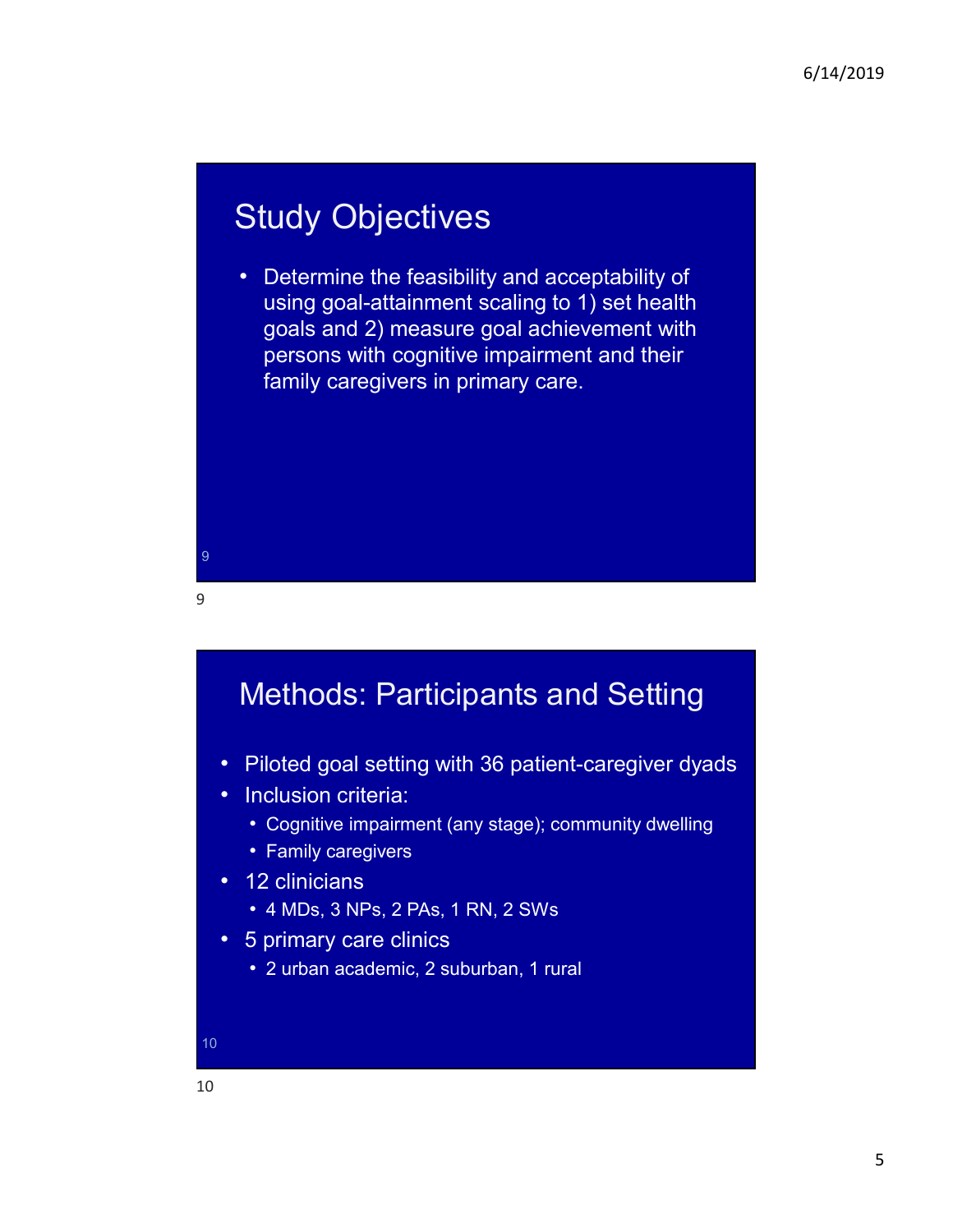

![](_page_5_Figure_2.jpeg)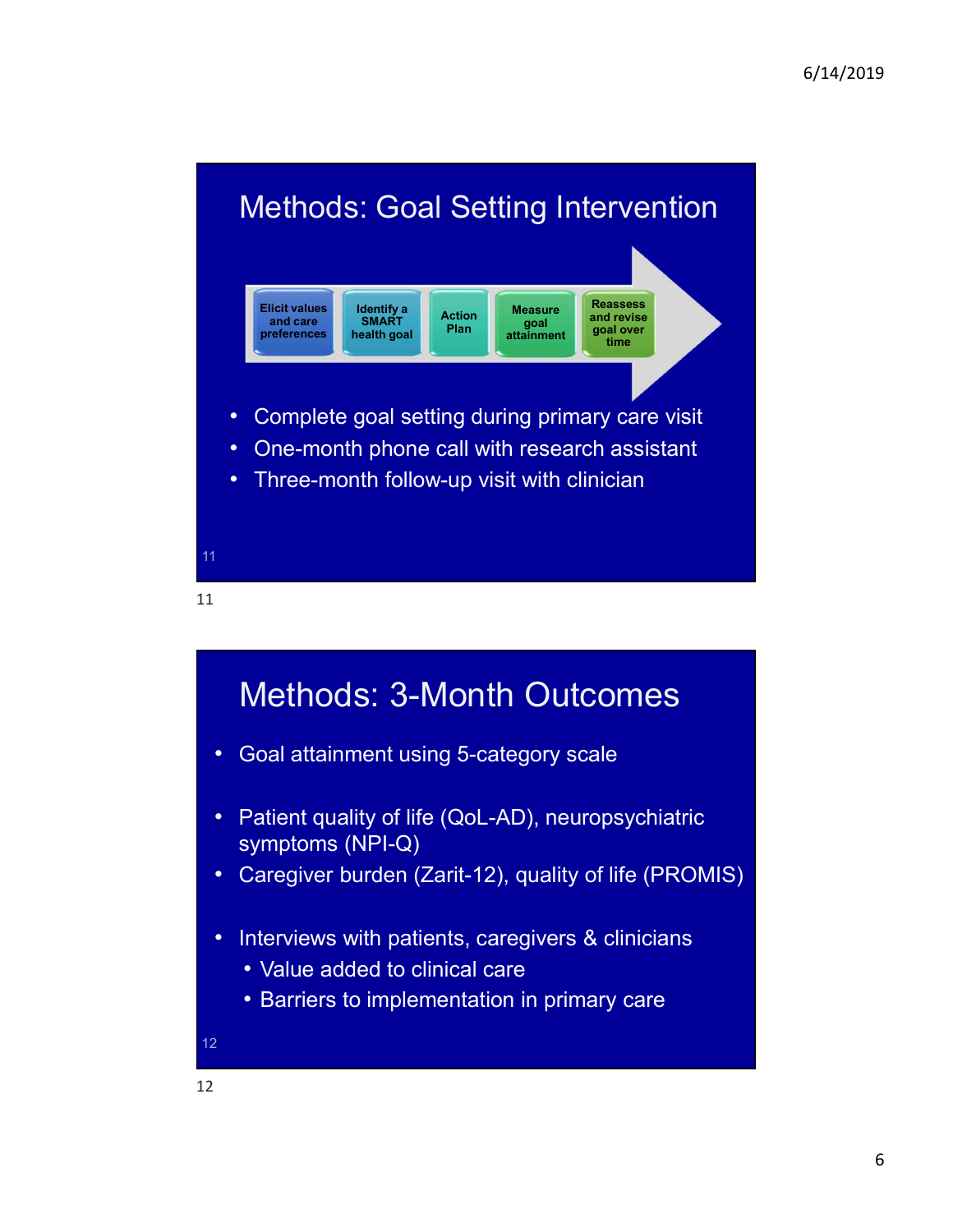### Results: Goal Attainment at 3M

![](_page_6_Figure_2.jpeg)

13

#### Results: Patients and Caregivers

- High care satisfaction after goal-setting
	- 100% felt goal setting was helpful in planning for future
	- 96% felt process was different from usual care
	- 92% planned to continue to work on goals after study
- Mean caregiver burden lower at 3 months
	-
- 14.7 (SD 9.9) vs. 11.7 (SD 10.0), p=0.098 No difference in patient or caregiver quality of life
- Goal setting discussions ranged 8 to 45 minutes
- $_{14}$  (Mean 24 minutes, SD 10)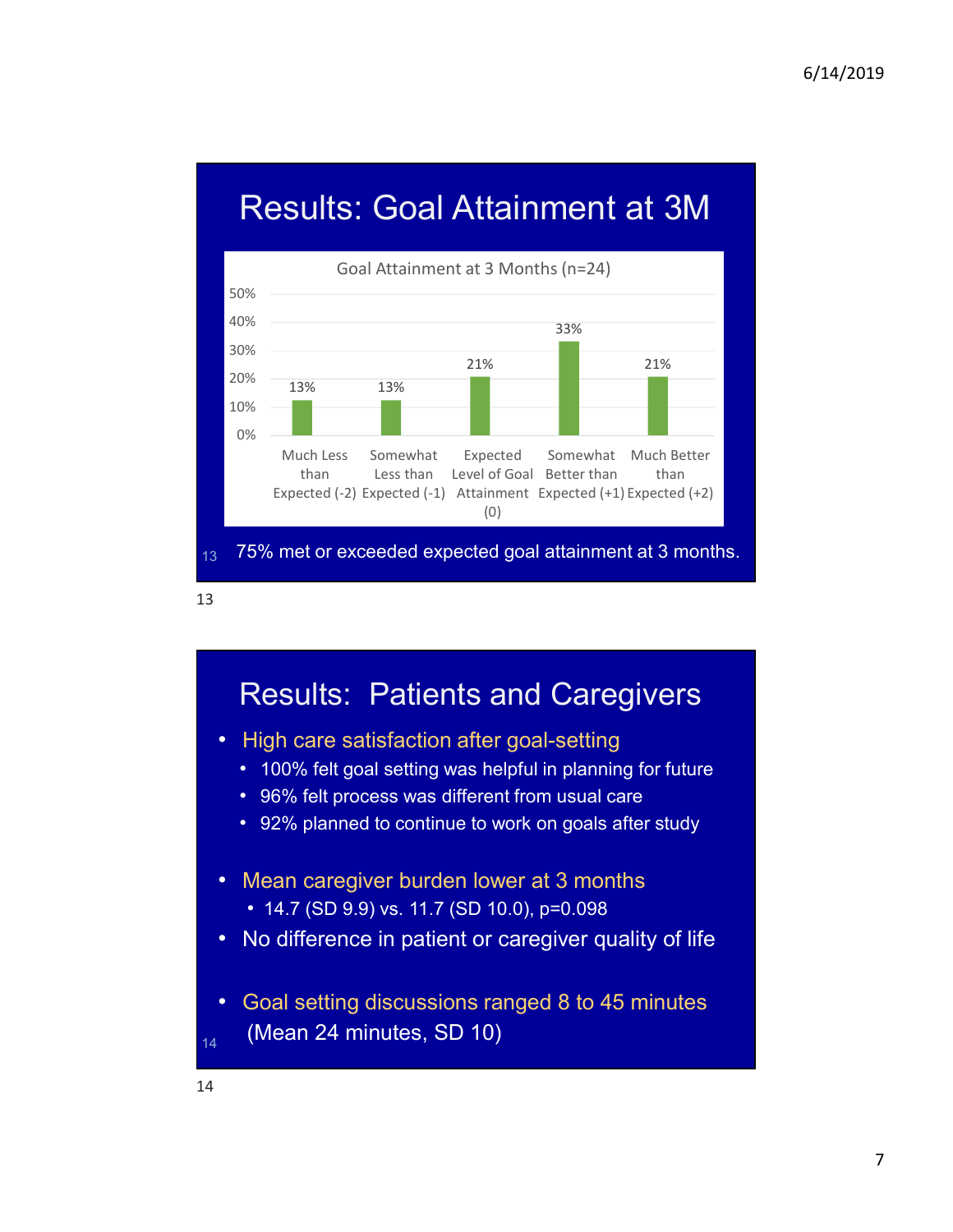#### Patient and Caregiver Perspectives about Goal Setting

|    |                                                                       |                                                                                                                                                                        | 6/14/2019 |
|----|-----------------------------------------------------------------------|------------------------------------------------------------------------------------------------------------------------------------------------------------------------|-----------|
|    |                                                                       |                                                                                                                                                                        |           |
|    |                                                                       | <b>Patient and Caregiver Perspectives</b><br>about Goal Setting                                                                                                        |           |
|    | <b>Themes</b>                                                         | <b>Example Quotes</b>                                                                                                                                                  |           |
|    | <b>Covered care domains</b><br>beyond medical needs                   | "My goal was more personalized than strictly<br>medical; I did some soul searching." (person<br>with cognitive impairment)                                             |           |
|    | Gave clinician a better<br>sense of patient's needs                   | "We discussed some personal issues with a<br>professional that we wouldn't otherwise have<br>had the opportunity to address." (person with<br>cognitive impairment)    |           |
|    | <b>Helped set expectations</b>                                        | "Helped me to realize limitations and what was<br>possible to accomplish." (child caregiver)                                                                           |           |
|    | <b>Empowered caregivers;</b><br>encouraged caregiver<br>self-care     | "Allowed me to finally attend a support group<br>by making it an actual goal, rather than<br>something I just think I need to do, but never<br>do." (spouse caregiver) |           |
| 15 |                                                                       |                                                                                                                                                                        |           |
| .5 |                                                                       |                                                                                                                                                                        |           |
|    |                                                                       | <b>Clinician Perspectives about Goal Setting</b>                                                                                                                       |           |
|    | Themes                                                                | <b>Example Quotes</b>                                                                                                                                                  |           |
|    | <b>Improved understanding</b><br>of what was important to<br>patients | "It does help you to pay more attention to the<br>individual instead of focusing on just the medical<br>side." (NP)                                                    |           |
|    | <b>Aligned treatment</b>                                              | "It clearly defines where we're headed, and it<br>$t$ araat aara taurarda urbat'a                                                                                      |           |

### Clinician Perspectives about Goal Setting

|    | self-care                                                             | something I just think I need to do, but never<br>do." (spouse caregiver)                                                     |
|----|-----------------------------------------------------------------------|-------------------------------------------------------------------------------------------------------------------------------|
| 15 |                                                                       |                                                                                                                               |
|    |                                                                       |                                                                                                                               |
|    |                                                                       |                                                                                                                               |
|    |                                                                       |                                                                                                                               |
|    |                                                                       | <b>Clinician Perspectives about Goal Setting</b>                                                                              |
|    |                                                                       |                                                                                                                               |
|    | <b>Themes</b>                                                         | <b>Example Quotes</b>                                                                                                         |
|    | <b>Improved understanding</b><br>of what was important to<br>patients | "It does help you to pay more attention to the<br>individual instead of focusing on just the medical<br>side." (NP)           |
|    | <b>Aligned treatment</b><br>recommendations with<br>goals             | "It clearly defines where we're headed, and it<br>allows you to target care towards what's<br>important to the patient." (RN) |
|    | Longer visit length was a<br>barrier to use                           | "It's an extra step in our work-up that often is not<br>done because of time constraints." (MD)                               |
|    |                                                                       | " if you have too much else going on in the<br>visit, it's difficult." (MD)                                                   |
|    | <b>Goal attainment scaling</b><br>takes practice                      | "The first one or two was daunting in that I<br>hadn't done it before" (PA)                                                   |
| 16 |                                                                       |                                                                                                                               |
|    |                                                                       |                                                                                                                               |
| .6 |                                                                       |                                                                                                                               |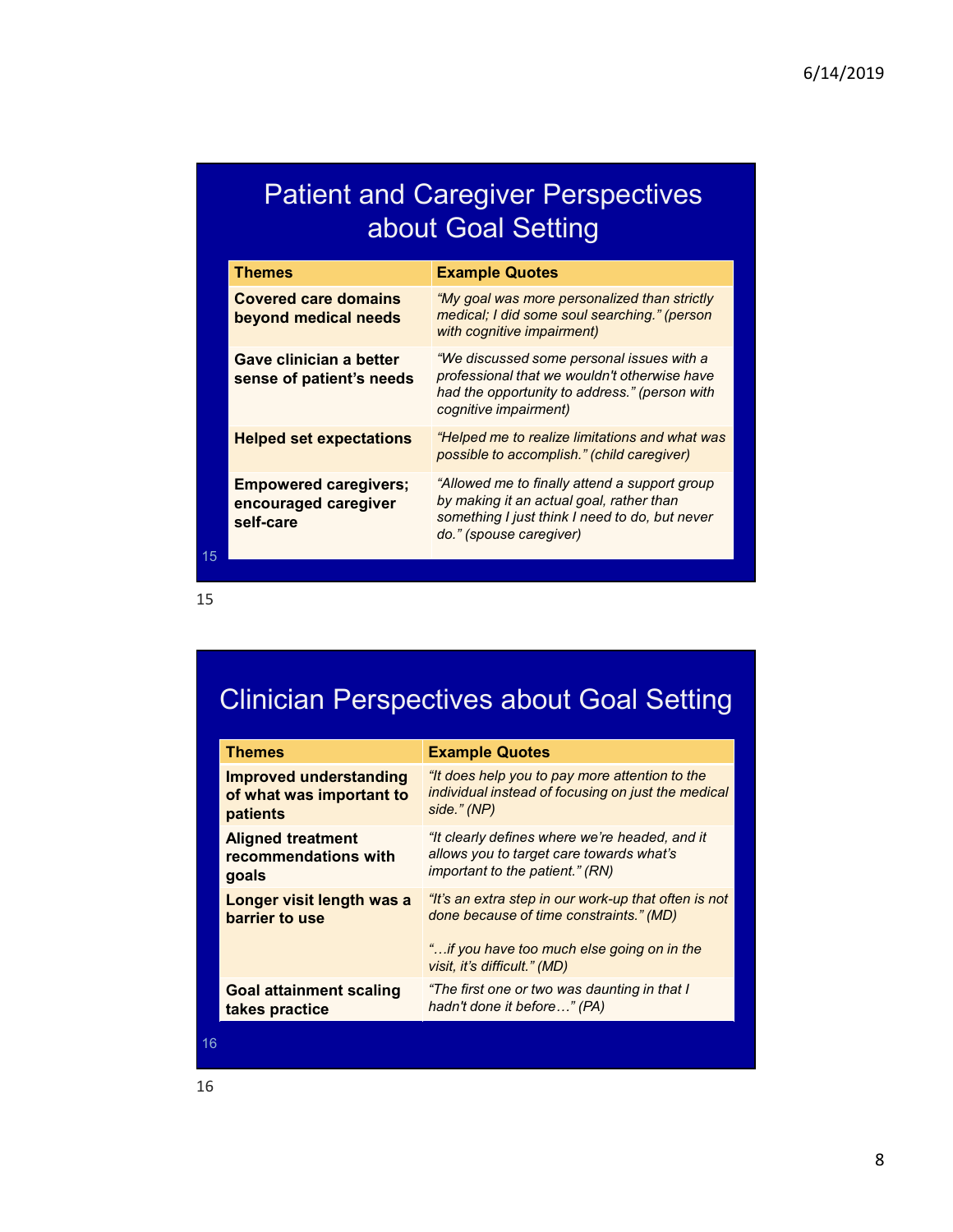#### Goal Attainment Scaling: Advantages vs. Challenges

|                                                        | <b>Goal Attainment Scaling:</b><br><b>Advantages vs. Challenges</b> |
|--------------------------------------------------------|---------------------------------------------------------------------|
| <b>Advantages</b><br>Goals are specific,<br>measurable | <b>Challenges</b><br><b>Clinician time constraints</b>              |
| Goals are personalized;<br>meaningful to patients      | Scaling takes training and<br>practice                              |
| Goals can be revised                                   | Culture of disease-based care                                       |
| Facilitates care planning                              | Unrealistic goals                                                   |
|                                                        | Goals of and for others (e.g.,                                      |

17 **17** *Alberta Communication* 

17

### **Summary** • Goal-oriented approach to care • Helps patients achieve what is most important to them the contract of the contract of the contract of the contract of the contract of the contract of the contract of the contract of the contract of the contract of the contract of the contract of the contract of the contr • Goal attainment scaling • Feasible for persons with cognitive impairment in primary care • Adds value and time to clinical care • Ongoing study to refine approach and facilitate wider use 18 18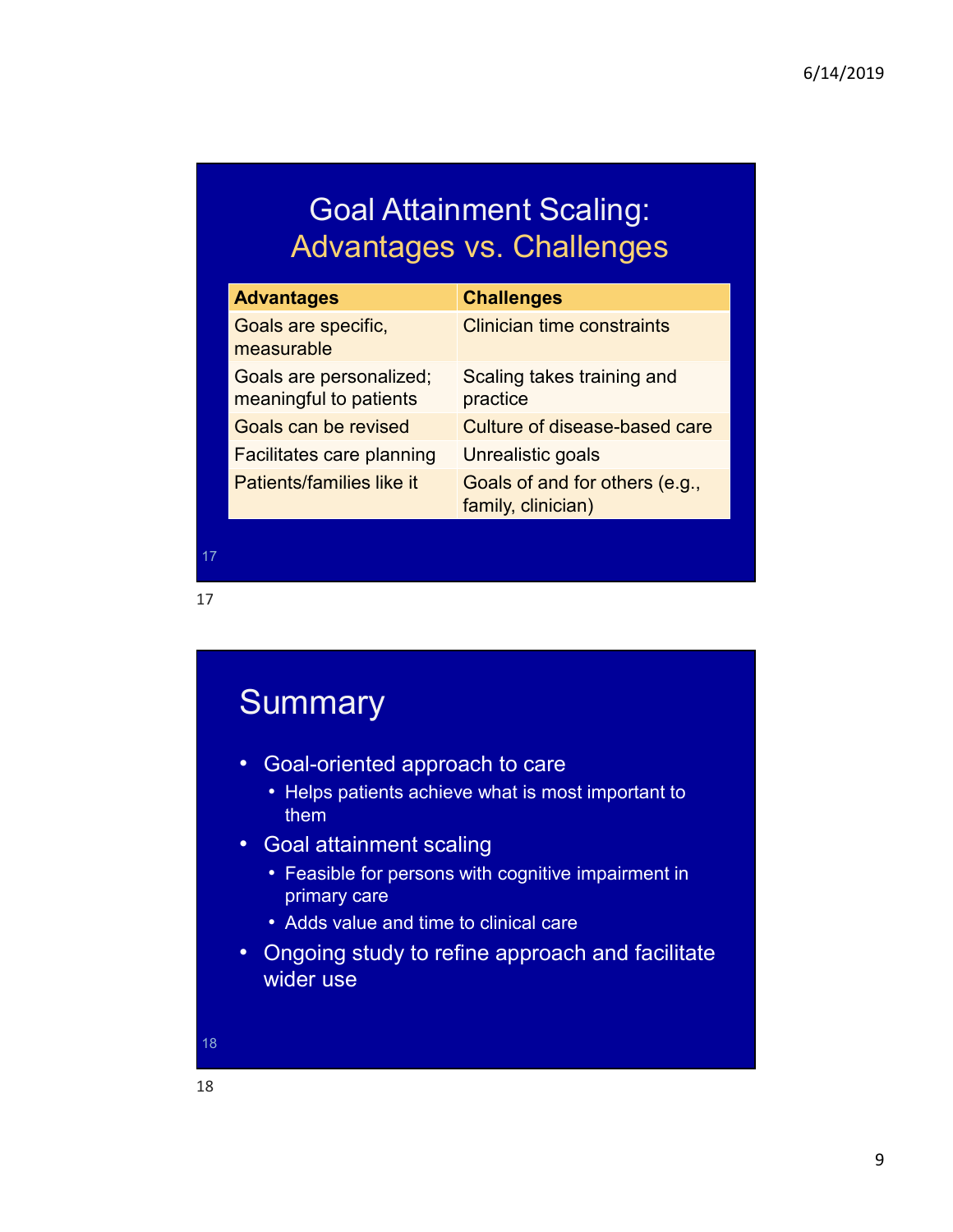### Acknowledgments

- Funding: Presbyterian Health Foundation Clinician Scientist Development Grant
- Mentors: Zsolt Nagykaldi, PhD, Julie Stoner, PhD, David Reuben, MD
- Research Team: Tracey Burton, Carri Levy,
- 6/14/2019<br>
Acknowledgments<br>
 Funding: Presbyterian Health Foundation<br>
 Mentors: Zsolt Nagykaldi, PhD, Julie Stoner,<br>
 PhD, David Reuben, MD<br>
 Research Team: Tracey Burton, Carri Levy,<br>
Heather Gamble, Folake Adedeji<br>
 Network (OKPRN)

19 **19 November 2014** 

19

![](_page_9_Picture_8.jpeg)